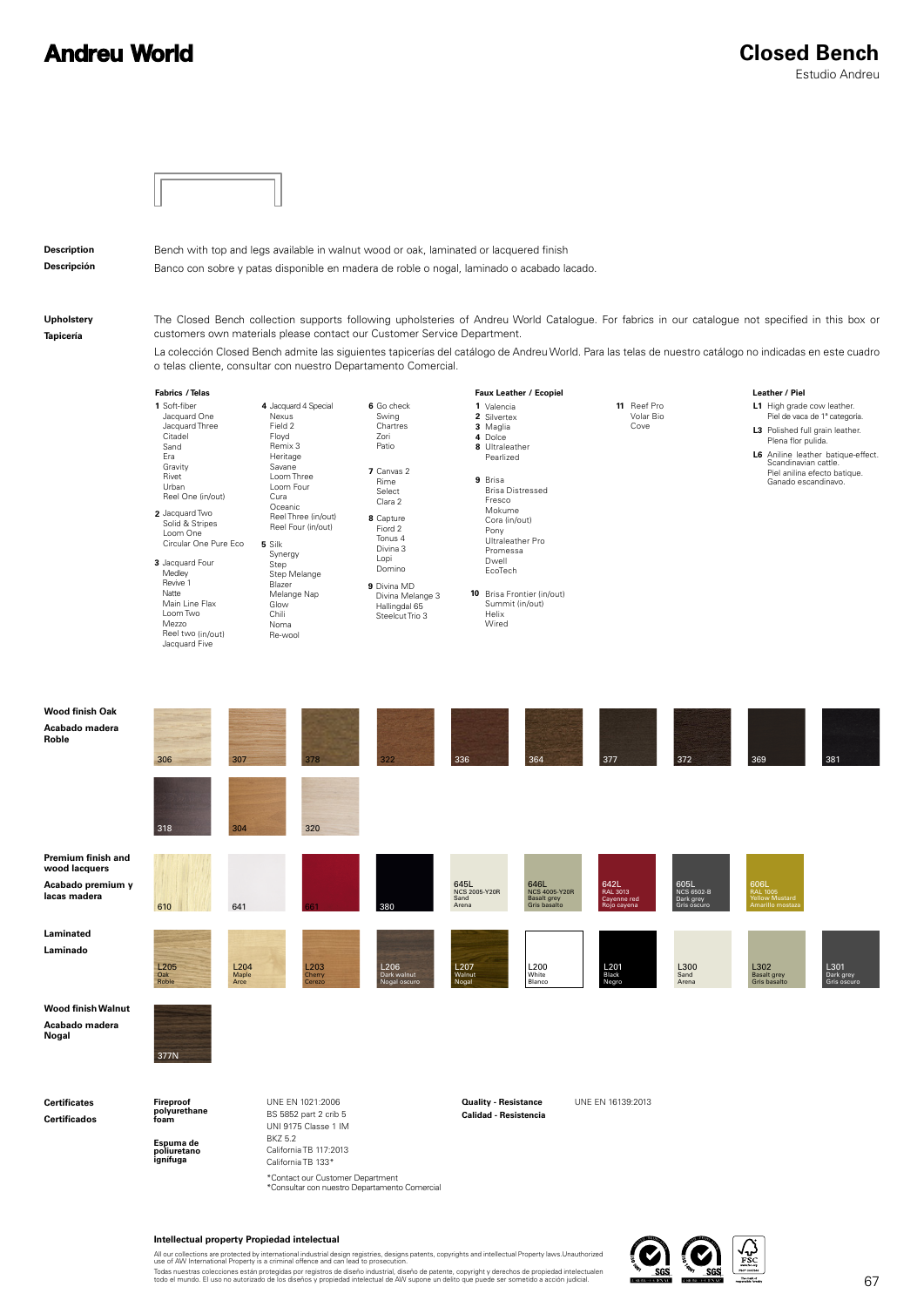## **Andreu World**

**Closed Bench**

Measures +- 5 mm. Medidas +- 0.25 inch.

Roble Oak

Nogal Walnut